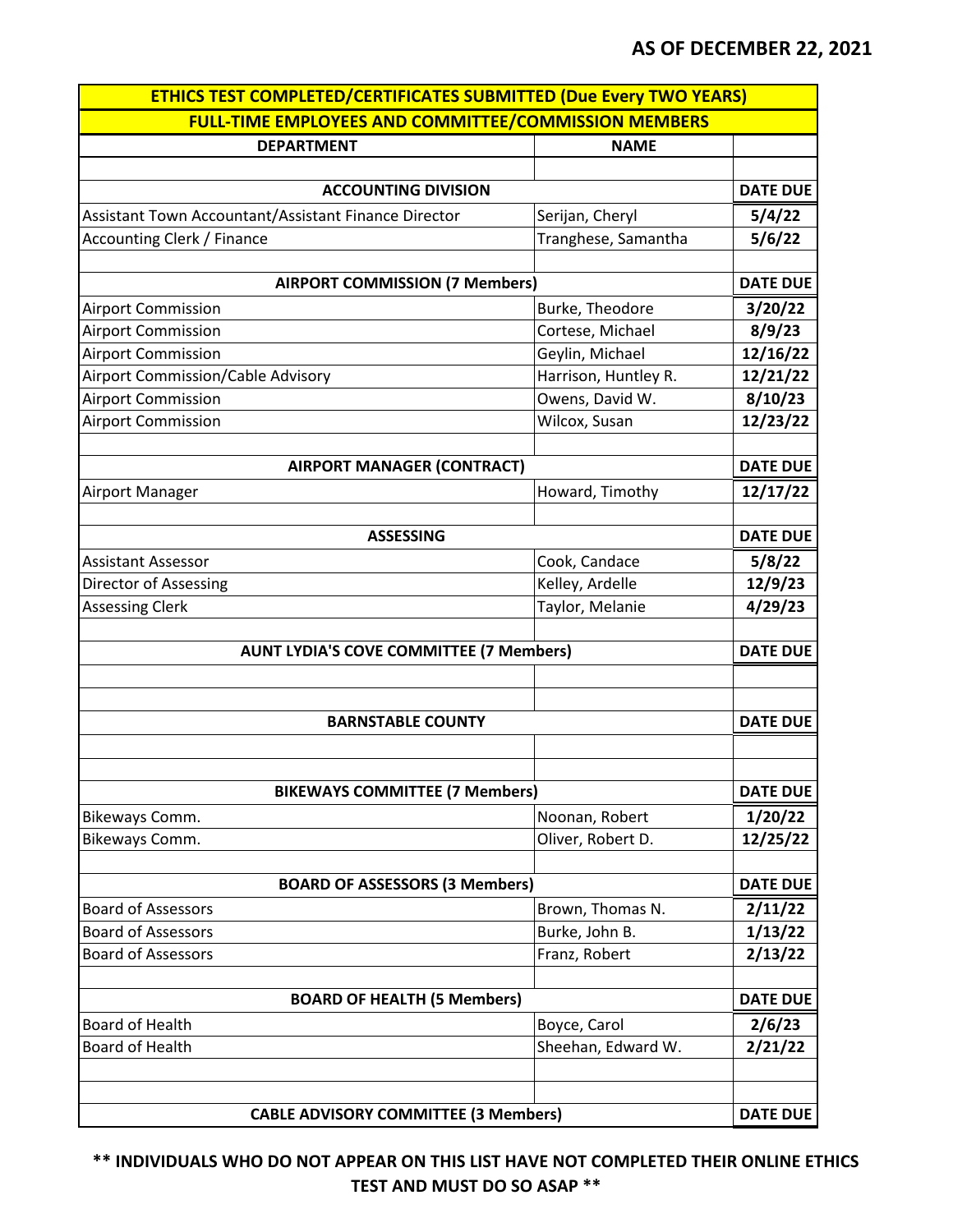| Cable Advisory                                                        | Cook, William T.     | 11/24/22        |
|-----------------------------------------------------------------------|----------------------|-----------------|
| Cable Advisory/Airport Commission                                     | Harrison, Huntley R. | 12/21/22        |
|                                                                       |                      |                 |
| <b>CAPE COD COMMISSION</b>                                            |                      |                 |
|                                                                       |                      |                 |
|                                                                       |                      |                 |
| CAPE COD REGIONAL TECH HIGH SCHOOL COMMITTEE (2 Members)              |                      | <b>DATE DUE</b> |
|                                                                       |                      |                 |
| <b>CEMETERY COMMISSION</b>                                            |                      | <b>DATE DUE</b> |
| Cemetery Commission/Community Housing Partnership                     | Bystrom, William     | 1/7/23          |
| <b>Cemetery Commissioner</b>                                          | Whitcomb, David R.   | 12/29/21        |
|                                                                       |                      |                 |
| <b>CEMETERY DIVISION</b>                                              |                      | <b>DATE DUE</b> |
|                                                                       |                      |                 |
|                                                                       |                      |                 |
| <b>CHANNEL 18</b>                                                     |                      | <b>DATE DUE</b> |
| Media Coordinator                                                     | VanBork, Mark H.     | 12/29/22        |
|                                                                       |                      |                 |
| <b>CHARTER REVIEW COMMITTEE (2ND COMMITTEE)</b>                       |                      | <b>DATE DUE</b> |
| <b>Charter Review Committee</b>                                       | Daniel, Mary Beth    | 1/6/22          |
| <b>Charter Review Committee</b>                                       | Schell, J. Michael   | 5/18/23         |
| <b>Charter Review Committee</b>                                       | Wilson, Thomas       | 3/1/23          |
|                                                                       |                      |                 |
| <b>CHATHAM COMMUNITY HOUSING PARTNERSHIP (AKA AFFORDABLE HOUSING)</b> |                      | <b>DATE DUE</b> |
| Community Housing Partnership/Cemetery Commission                     | Bystrom, William     | 1/7/23          |
| Community Housing Partnership/Housing Authority                       | Cannon, Tracy        | 1/16/22         |
| <b>Community Housing Partnership</b>                                  | Koehler-Rice, Kayta  | 1/27/22         |
| <b>Community Housing Partnership</b>                                  | McClelland, Karolyn  | 6/30/23         |
| <b>Community Housing Partnership</b>                                  | Pleffner, Lynne      | 1/11/23         |
|                                                                       |                      |                 |
| <b>COASTAL RESOURCES DIVISION</b>                                     |                      | <b>DATE DUE</b> |
| <b>Coastal Resources Director</b>                                     | Keon, Ted            | 2/5/22          |
| <b>Shellfish Constable</b>                                            | Kuhl, James          | 12/22/22        |
|                                                                       |                      |                 |
| <b>COMMUNITY DEVELOPMENT</b>                                          |                      | <b>DATE DUE</b> |
| Comm. Dev. Secretary                                                  | Clark, Sarah         | 1/14/22         |
| Comm. Dev./Director                                                   | Donovan, Kathleen    | 12/22/22        |
| Local Inspector                                                       | Flores, Richard      | 1/29/23         |
| Comm. Dev./Administrative Assistant                                   | Kilkenny, Chantel    | 12/16/22        |
|                                                                       |                      |                 |
| <b>COMMITTEE FOR THE DISABLED (7 Members)</b>                         |                      | <b>DATE DUE</b> |
| Committee for the Disabled                                            | Bjerke, Ragnhild     | 7/2/23          |
| Committee for the Disabled                                            | Robert Hilliard      | 3/19/23         |
|                                                                       |                      |                 |
| <b>COMMUNITY PRESERVATION COMMITTEE (9 Members)</b>                   |                      | <b>DATE DUE</b> |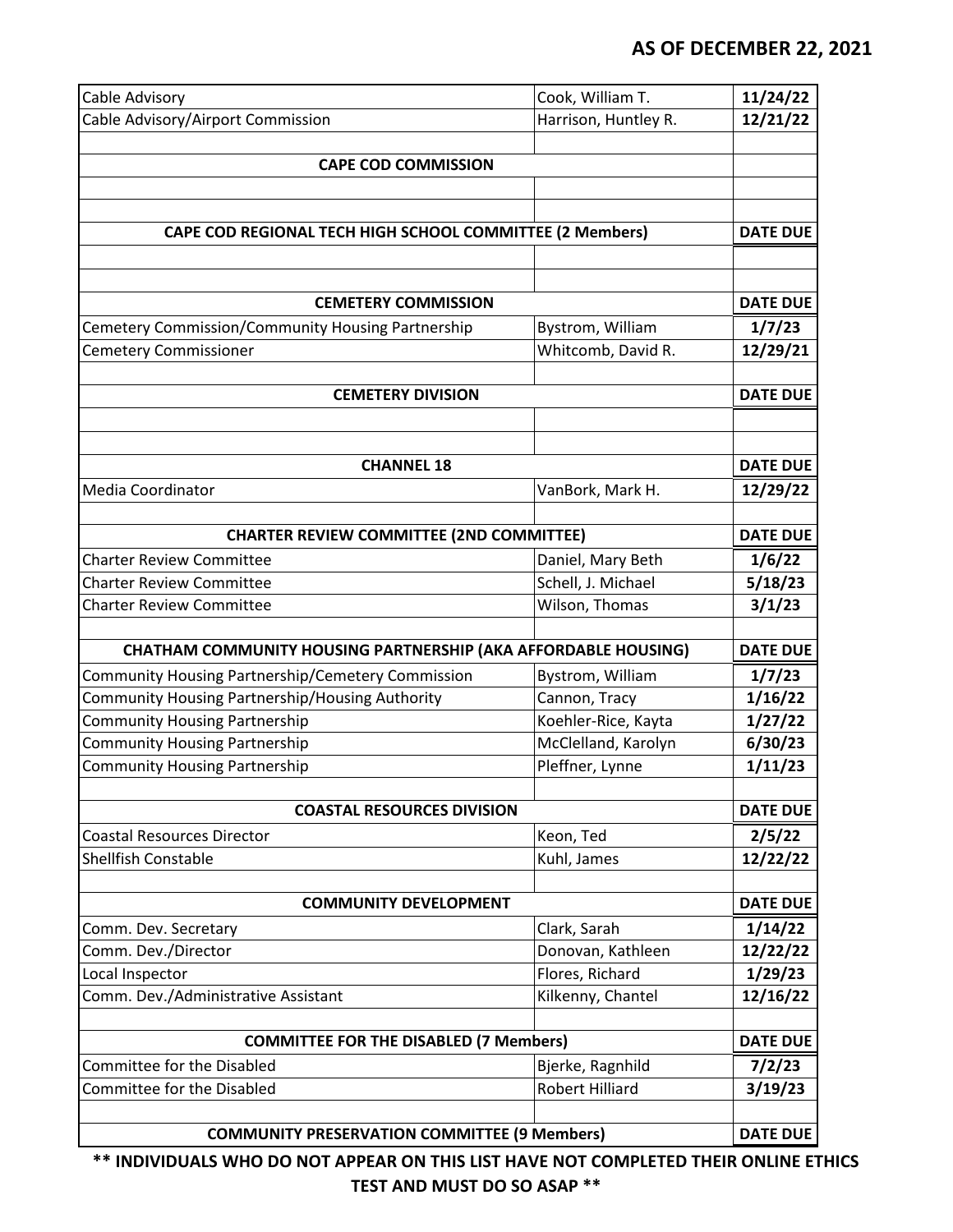| Community Preservation Comm./C.O.A.                            | Segall, Barbara       | 11/8/22         |
|----------------------------------------------------------------|-----------------------|-----------------|
| Comm. Preservation Comm. Open Space Comm.                      | Tompsett, Michael     | 1/11/22         |
|                                                                |                       |                 |
| <b>CONSERVATION COMMISSION (7 Members/2 Associate Members)</b> |                       | <b>DATE DUE</b> |
| <b>Conservation Commission</b>                                 | Kitts, Joe            | 7/19/23         |
| <b>Conservation Commission</b>                                 | Lattin, Karen         | 2/18/23         |
| <b>Conservation Commission</b>                                 | Ralls, Robert         | 7/29/23         |
| <b>Conservation Commission</b>                                 | Sullivan, Mary S.     | 5/19/23         |
| <b>Conservation Commission</b>                                 | Williams, Janet       | 1/25/22         |
|                                                                |                       |                 |
| <b>CONSERVATION DIVISION</b>                                   |                       | <b>DATE DUE</b> |
| <b>Conservation Secretary</b>                                  | Keon, Crystal         | 5/4/23          |
|                                                                |                       |                 |
| <b>COUNCIL ON AGING</b>                                        |                       | <b>DATE DUE</b> |
| C.O.A. Driver                                                  | Heffron, Stephen      | 1/12/23         |
| C.O.A. Driver                                                  | Hosmer, Richard       | 1/22/23         |
| Program Coordinator                                            | Kolva, Kathleen       | 1/27/23         |
| C.O.A. Secretary                                               | Mayhew, Deborah       | 3/11/22         |
| C.O.A. Receptionist                                            | Michniewicz, Nancy A. | 2/4/22          |
| <b>Outreach Coordinator</b>                                    | Orman, Eva            | 1/14/23         |
| C.O.A. Driver                                                  | Spaduzzi, Ralph       | 2/5/22          |
| C.O.A. Driver                                                  | Robinson, Paul M.     | 12/22/22        |
|                                                                |                       |                 |
| <b>COUNCIL ON AGING - BOARD (7 Members)</b>                    |                       | <b>DATE DUE</b> |
| C.O.A. Board                                                   | Bagnell, Joan         | 1/23/23         |
| C.O.A Board                                                    | Gagliano, Joseph R.   | 12/18/22        |
| C.O.A. Board/Conservation Preservation Comm.                   | Segall, Barbara       | 11/8/22         |
| C.O.A Board                                                    | Speciale, David A.    | 1/15/23         |
|                                                                |                       |                 |
| <b>CULTURAL COUNCIL (9 Members)</b>                            |                       | <b>DATE DUE</b> |
| <b>Cultural Council</b>                                        | Battikha, Susanne     | 9/27/23         |
| <b>Cultural Council</b>                                        | Foster, Susanna       | 9/22/23         |
| <b>Cultural Council</b>                                        | Marks, Lois Chisholm  | 3/6/22          |
|                                                                |                       |                 |
| DEPARTMENT OF PUBLIC WORKS/HIGHWAY/TRANSFER STATION            |                       | <b>DATE DUE</b> |
| <b>Transfer Station</b>                                        | Aams, Paul            | 2/3/23          |
| <b>Highway Department</b>                                      | Corres, Richard       | 2/2/23          |
| <b>Highway Department</b>                                      | Friend, Gerald        | 2/2/23          |
| <b>Highway Department</b>                                      | Friend, Kenneth       | 2/2/23          |
| Parks & Recreation                                             | Friend, Ronald A.     | 12/17/22        |
| <b>Highway Department</b>                                      | Gates, Brian          | 2/2/23          |
| <b>Highway Department</b>                                      | Glazier, Gary         | 2/2/23          |
| Transfer Station Volunteer at Swap Shop                        | Grunewald, Susan      | 6/30/23         |
| <b>Administrative Assistant</b>                                | Jones, Pamela         | 2/2/23          |
| <b>Transfer Station</b>                                        | Laurie, David         | 2/4/23          |
| <b>Transfer Station</b>                                        | Leavenworth, Steven   | 2/3/23          |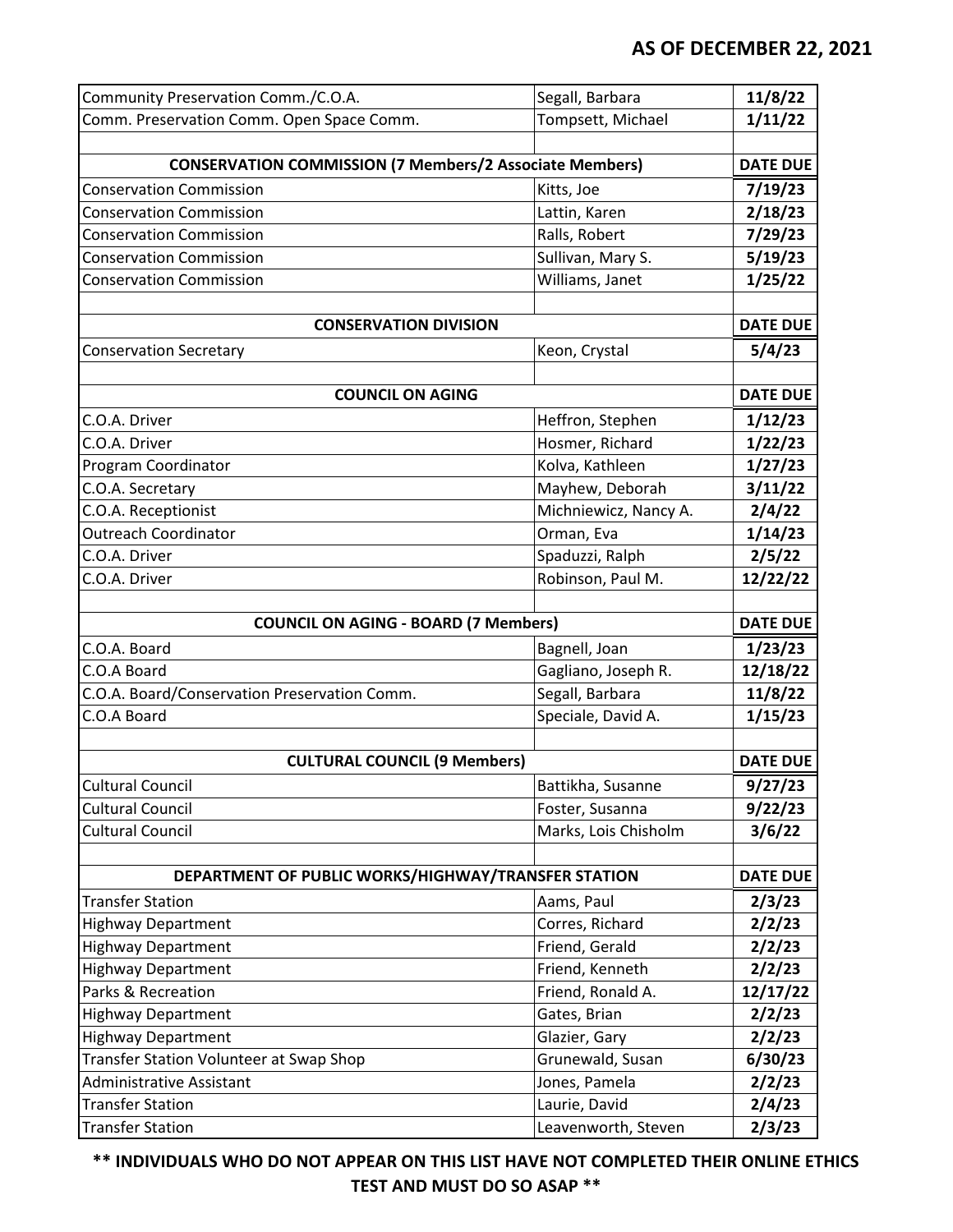| <b>Highway Department</b>                         | Lefeged, Marcus                         | 2/2/23             |
|---------------------------------------------------|-----------------------------------------|--------------------|
| <b>Transfer Station</b>                           | Lusher, David                           | 2/3/23             |
| <b>Highway Department</b>                         | Power, Brian                            | 2/2/23             |
| <b>Facilities</b>                                 | Telesmanick, Toby                       | 2/2/23             |
| DPW/Highway Department                            | Temple, Thomas                          | 1/1/22             |
|                                                   |                                         |                    |
| <b>ECONOMIC DEVELOPMENT COMMITTEE (7 Members)</b> |                                         | <b>DATE DUE</b>    |
|                                                   |                                         |                    |
| <b>ENERGY COMMITTEE (5 Members)</b>               |                                         | <b>DATE DUE</b>    |
| <b>Energy Committee</b>                           | Kelsey, Richard Cooper                  | 1/19/23            |
|                                                   |                                         |                    |
| FINANCE DEPARTMENT/TAX COLLECTOR/TREASURER        |                                         | <b>DATE DUE</b>    |
| Treasurer/Collector                               | Drown, Sharon                           | 9/16/23            |
| <b>Assistant Treasurer/Collector</b>              | Piccolomini, Susan                      | 12/10/23           |
|                                                   |                                         |                    |
| <b>FINANCE COMMITTEE (9 Members)</b>              |                                         | <b>DATE DUE</b>    |
| <b>Finance Committee</b>                          | Daniel, Stephen S.                      | 12/29/21           |
| <b>Finance Committee</b>                          | Matteson, Barbara L.                    | 1/23/22            |
| <b>Finance Committee</b>                          | Pappalardo, John                        | 1/1/22             |
| <b>Finance Committee</b>                          | Sprague, JoAnn                          | 1/10/22            |
| <b>Finance Committee</b>                          | Young, Andrew P.                        | 10/4/23            |
|                                                   |                                         |                    |
|                                                   |                                         |                    |
| <b>FIRE DEPARTMENT</b>                            |                                         | <b>DATE DUE</b>    |
| Fire Dept.                                        | Bates, Vance                            | 7/24/22            |
| Fire Dept.                                        | Bono, Joe                               | 7/30/22            |
| Fire Dept.                                        | Clarke, Ryan                            | 7/22/22            |
| Fire Dept.                                        | Delande, William A.                     | 7/23/22            |
| Fire Dept.                                        | Depasquale, David                       | 7/22/22            |
| Fire Dept.                                        | Field, William                          | 7/22/22            |
| Fire Dept.                                        | Fietz, Harrison                         | 7/22/22            |
| Fire Dept.                                        | Heller, Mark                            | 7/30/22            |
| Fire Dept.                                        | Henderson, Stacey                       | 7/24/22            |
| Fire Dept.                                        | Higgins, Mark                           | 7/24/22            |
| Fire Dept.                                        | Holmes, Ryan                            | 7/23/22            |
| Fire Dept.                                        | Hunter, Timothy                         | 7/23/22            |
| Fire Dept.                                        | Karter, Seth                            | 8/1/22             |
| Fire Dept./Director of Emergency Management       | Kondratowicz, John T.<br>Long, Scott    | 7/23/22            |
| Fire Dept.                                        |                                         | 7/24/22            |
| Fire Dept.                                        | Lopriore, Michael<br>McGrath, Rachel S. | 7/27/22            |
| Fire Dept.<br>Fire Dept.                          | Moore, Kevin                            | 7/23/22<br>7/23/22 |
| Fire Dept.                                        | Pelkey, Nicholas                        | 7/23/22            |
| Fire Dept.                                        | Ready, David                            | 7/22/22            |
| Fire Dept.                                        | Ricotta, Stephen                        | 7/22/22            |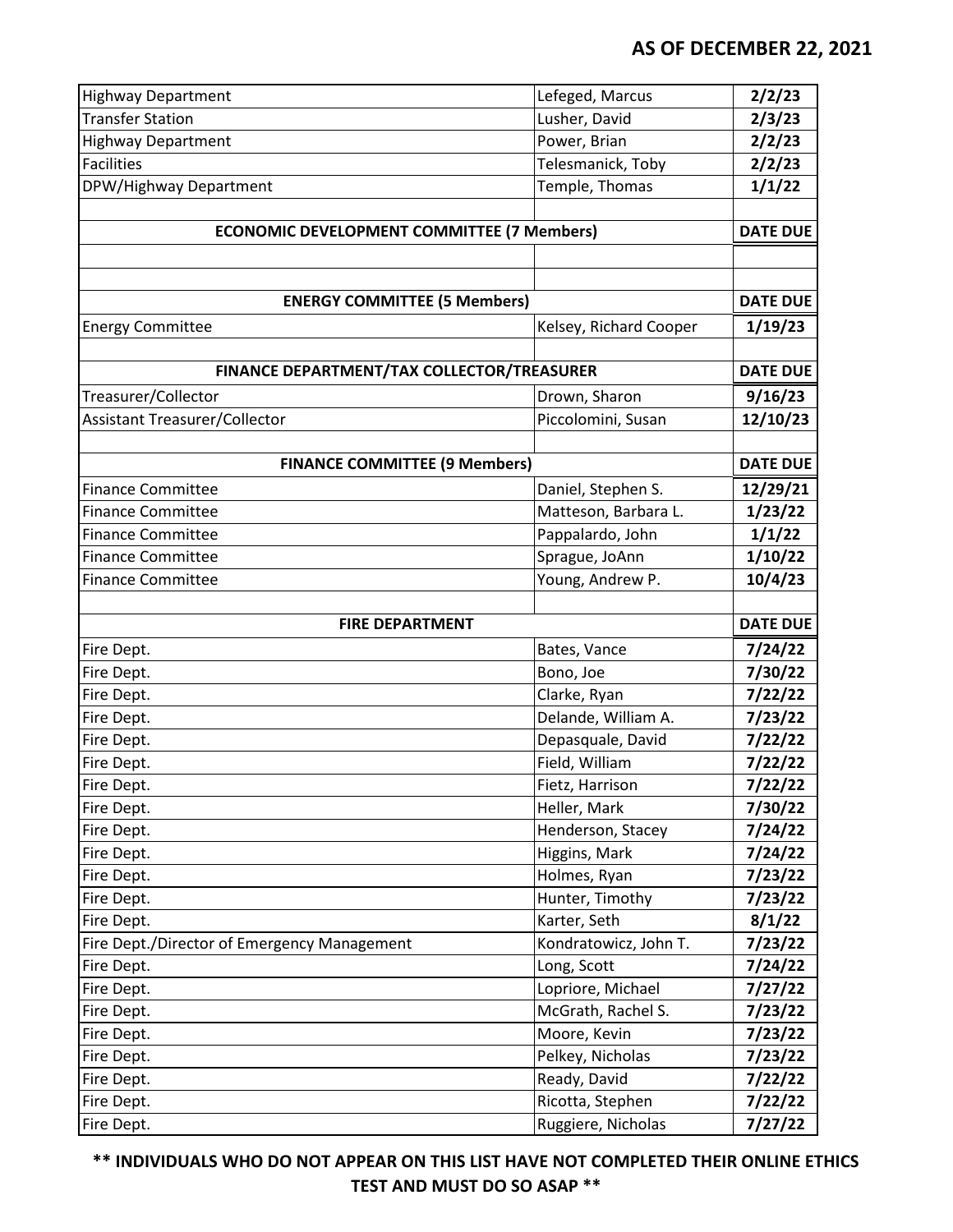| Fire Dept.                                            | Shevory, Richard                  | 7/30/22            |
|-------------------------------------------------------|-----------------------------------|--------------------|
| Fire Dept.                                            | Silvester, Ralph Jr.              | 7/27/22            |
| Fire Dept.                                            | Smith, Gerard                     | 7/23/22            |
| Fire Dept.                                            | Tavano, Justin                    | 7/22/22            |
| Fire Dept.                                            | Wirtz, Nelson                     | 7/23/22            |
| Fire Dept.                                            | Young, James                      | 7/24/22            |
| <b>GOLF ADVISORY COMMITTEE (6 Members)</b>            |                                   | <b>DATE DUE</b>    |
| <b>Golf Advisory Committee</b>                        | Nugent, Sheila                    | 1/7/23             |
| <b>Golf Advisory Committee</b>                        | Stello, Michael                   | 12/26/21           |
| <b>Golf Advisory Committee</b>                        | Yocum, Denise                     | 1/20/23            |
|                                                       |                                   |                    |
| <b>HARBORMASTER</b>                                   |                                   | <b>DATE DUE</b>    |
| Harbormaster/Assistant/Office Mgr.                    | Rocanello, Susan                  | 1/11/23            |
| Harbormaster/Assistant                                | Ryder, Michael S.                 | 1/8/23             |
|                                                       |                                   |                    |
| HEALTH & ENVIRONMENT/NATURAL RESOURCES                |                                   | <b>DATE DUE</b>    |
| <b>Health Inspector Part-Time</b>                     | Amato, Lucas                      | 6/14/23            |
| <b>Health and Natural Resources Director</b>          | Duncanson, Robert A.              | 12/30/21           |
| <b>Health Agent</b>                                   | Giorgio, Judith                   | 2/25/23            |
| Health Dept. Secretary                                | Langlois, Dianne                  | 1/6/23             |
| Health Inspector                                      | Ward, Steven J.                   | 1/12/23            |
|                                                       |                                   |                    |
| HISTORIC BUSINESS DISTRICT COMMISSION (5 Members)     |                                   | <b>DATE DUE</b>    |
| <b>HBDC Alternate</b>                                 | DeBoer, Stephen                   | 12/28/22           |
| H.B.D.C., Alternate                                   | Whittemore, Janet                 | 7/26/23            |
|                                                       |                                   |                    |
| HISTORICAL COMMISSION (7 Members/2 Alternate Members) |                                   | <b>DATE DUE</b>    |
| <b>Historical Commission</b>                          | Smolenski, Benjamin               | 2/1/22             |
| <b>Historical Commission</b>                          | Toenniessen, Janet S.             | 7/21/23            |
|                                                       |                                   |                    |
| <b>HOUSING AUTHORITY</b>                              |                                   |                    |
| <b>HUMAN SERVICES COMMITTEE (9 Members)</b>           |                                   |                    |
|                                                       |                                   | <b>DATE DUE</b>    |
| Human Services Comm.                                  |                                   |                    |
| Human Services Comm.                                  | Donoghue, Joanne<br>Hicks, Gloria | 5/2/23<br>12/20/22 |
| Human Services Comm.                                  | Hilliard, Mary                    |                    |
| Human Services Comm.                                  | Motz, Cece                        | 3/19/23<br>1/13/23 |
| Human Services Comm.                                  | Potash, Randi                     | 12/19/22           |
| Human Services Comm.                                  | Wade, Ann                         | 5/21/22            |
|                                                       |                                   |                    |
| <b>HUMAN RESOURCES DEPARTMENT</b>                     |                                   | <b>DATE DUE</b>    |
| Human Resources/Benefits Administrator                | Downey, Megan                     | 11/16/22           |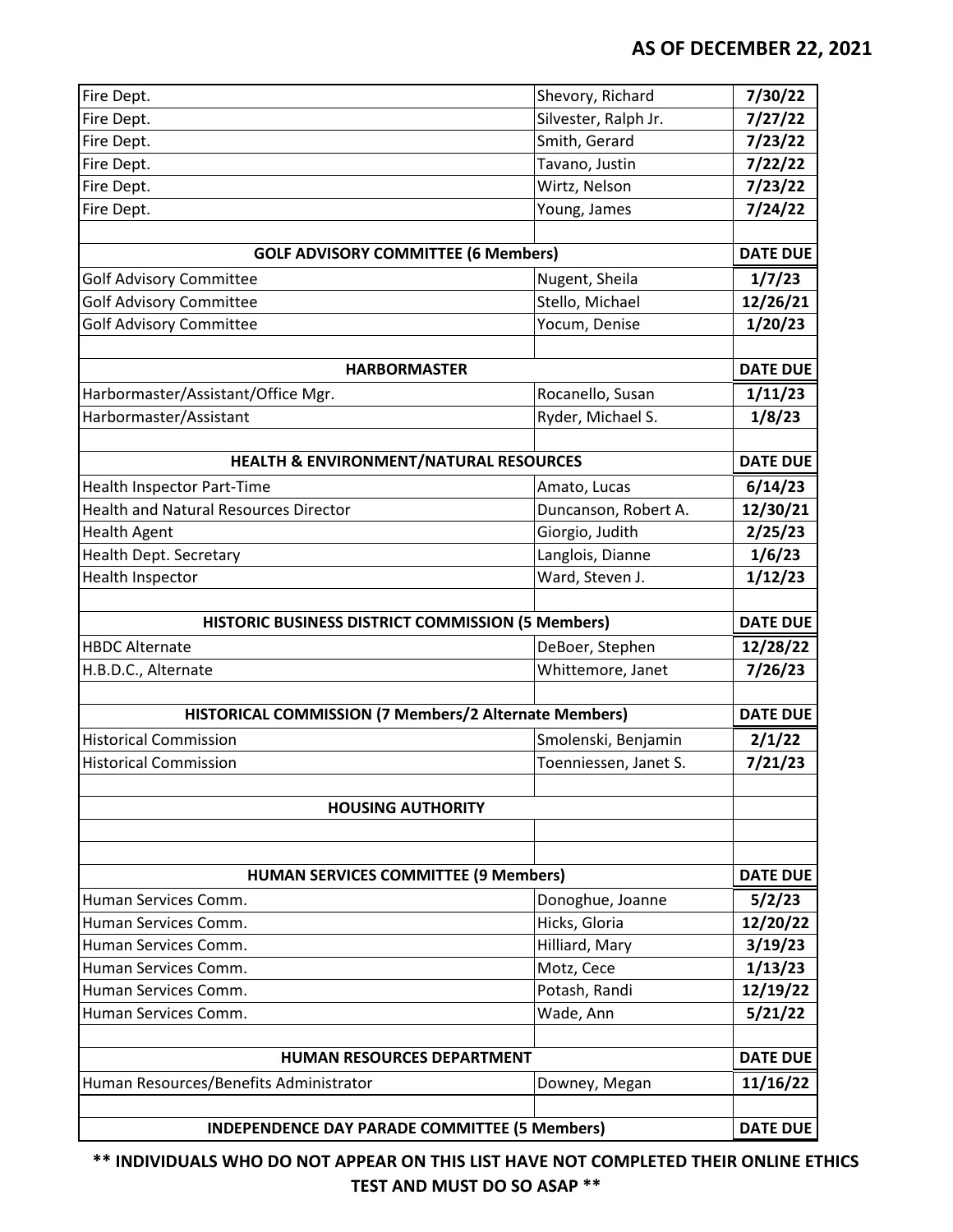| <b>INFORMATION TECHNOLOGY</b>                              |                         | <b>DATE DUE</b> |
|------------------------------------------------------------|-------------------------|-----------------|
|                                                            |                         |                 |
|                                                            |                         |                 |
| <b>MODERATOR</b>                                           |                         | <b>DATE DUE</b> |
| Moderator                                                  | Litchfield, William G.  | 5/21/23         |
|                                                            |                         |                 |
| MONOMOY REGIONAL SCHOOL COMMITTEE (4 Members)              |                         | <b>DATE DUE</b> |
| Monomoy Regional School District Member                    | Rogers, Jessica         | 12/19/23        |
| Monomoy Regional School District Member                    | Scott, Nancy            | 4/14/22         |
| Monomoy Regional School District Member                    | Tolley, Danielle        | 6/23/23         |
| Monomoy Regional School District Member                    | Zibrat-Long, Jacqueline | 4/14/22         |
|                                                            |                         |                 |
| <b>MONOMOY NATIONAL WILDLIFE REFUGE TASK FORCE</b>         |                         | <b>DATE DUE</b> |
|                                                            |                         |                 |
|                                                            |                         |                 |
| <b>NATURAL RESOURCES</b>                                   |                         |                 |
| <b>Shorebird Monitor</b>                                   | Adams, Samuel           | 7/10/23         |
|                                                            |                         |                 |
| <b>NORTH BEACH ADVISORY COMMITTEE</b>                      |                         | <b>DATE DUE</b> |
|                                                            |                         |                 |
|                                                            |                         |                 |
| <b>OPEN SPACE COMMITTEE (5 Members/1 Alternate Member)</b> |                         | <b>DATE DUE</b> |
| Open Space Comm./Water & Sewer Advisory                    | Cooper, George W., Jr.  | 2/17/23         |
| Open Space Comm.                                           | Holt, Diane "DeeDee"    | 4/10/23         |
| Open Space Comm.                                           | Toenniessen, Gary       | 10/12/23        |
|                                                            |                         |                 |
| <b>PARKS &amp; RECREATION/COMMUNITY CENTER</b>             |                         | <b>DATE DUE</b> |
| Park & Rec. Grounds Keeper                                 | Davol, Andrew           | 12/18/22        |
| Park & Recreation Program Supervisor                       | Farrell, Georgia        | 1/8/23          |
| Park Lead Teacher Park & Rec.                              | Guarente, Laureen       | 1/8/23          |
| Arts & Crafts Instructor/Park & Rec.                       | Langway, Maggie         | 1/8/23          |
| Grounds Keeper                                             | Mabile, Noah            | 12/17/22        |
| Secretary                                                  | Mabile, Susan           | 1/8/23          |
| Park Teacher                                               | MacDonald, Hunter       | 1/8/23          |
| Park Teacher                                               | Mannhaupt, Devin        | 1/8/23          |
| <b>Teaching Assistant 1</b>                                | Murray, Elsa            | 2/19/23         |
| Park Lead Teacher Park & Rec.                              | Natachioni, Barbara     | 1/8/23          |
| Park Asst. Teacher/Counselor Park & Rec                    | Pavlakis, Aleczander    | 1/8/23          |
| Comm. Center/Bldg. Supervisor                              | Quinn, Walter           | 12/30/21        |
| Park Teacher                                               | Robinson, Mia           | 1/8/23          |
| Park Teacher                                               | Seeley, Nick            | 1/8/23          |
| Park Lead Teacher Park & Rec.                              | Sequin, Alexandra       | 12/25/21        |
| Grounds Keeper                                             | Siepietowski, Chris     | 12/17/22        |
| Youth Coordinator                                          | Stark, Sharon           | 1/8/23          |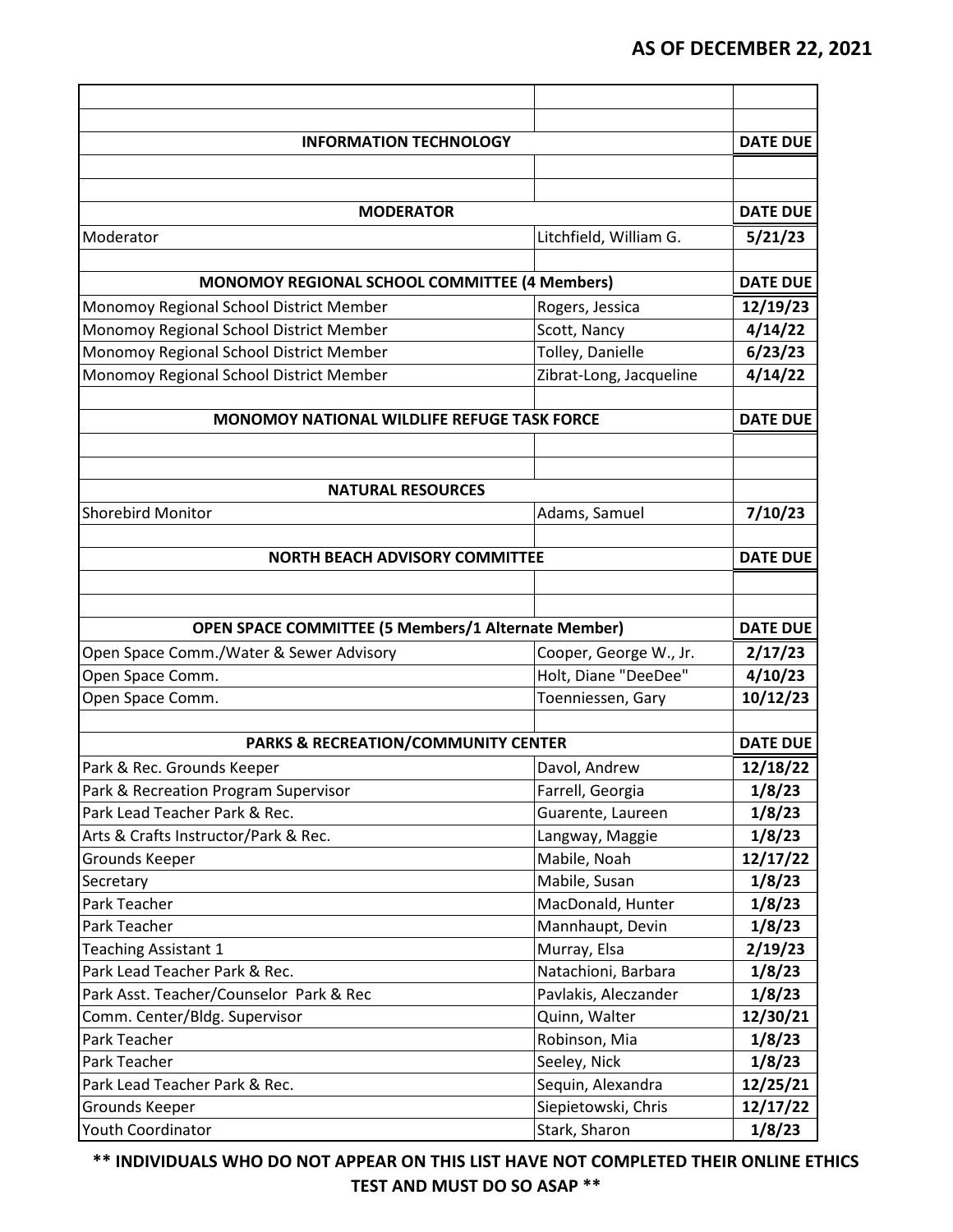| Park & Recreation Director                          | Tobin, Daniel            | 1/8/23          |
|-----------------------------------------------------|--------------------------|-----------------|
| <b>Recreation Coordinator</b>                       | Winkfield, Suzanne F.    | 1/8/23          |
|                                                     |                          |                 |
| <b>PARK &amp; RECREATION COMMISSION (5 Members)</b> |                          | <b>DATE DUE</b> |
| Park & Rec. Commission                              | Eldredge, David          | 2/4/22          |
|                                                     |                          |                 |
| <b>PERMIT/STICKER OFFICE</b>                        |                          | <b>DATE DUE</b> |
| Permit Dept.                                        | Ellingham, Fran          | 3/31/23         |
| Permit Dept.                                        | Fleischmann, Susan       | 3/31/23         |
|                                                     |                          |                 |
| <b>PLANNING BOARD (7 Members)</b>                   |                          | <b>DATE DUE</b> |
| <b>Planning Board</b>                               | Spruch, Arthur A.        | 7/14/22         |
|                                                     |                          |                 |
| <b>POLICE DEPARTMENT</b>                            |                          | <b>DATE DUE</b> |
| Police Dept.                                        | Amara, Joseph III        | 2/7/22          |
| Police Dept.                                        | Anderson, Michael D.     | 1/21/23         |
| Police Dept.                                        | Boutin, Melanie          | 12/29/22        |
| Police Dept./Animal Control Officer                 | Byers, Diane             | 12/28/22        |
| Police Dept./Dispatcher                             | Carran, Jessica          | 12/19/22        |
| Police Dept./Dispatcher                             | Casale, Matthew          | 12/21/22        |
| Police Dept.                                        | Glover, William R.       | 1/21/23         |
| Police Dept.                                        | Goddard, Andrew B.       | 12/29/22        |
| Police Dept.                                        | Harris, Sarah            | 12/21/22        |
| Police Dept./Dispatcher                             | Hemeon, Erin             | 2/4/22          |
| Police Dept.                                        | Holmes, Joshua M.        | 12/22/22        |
| Police Dept.                                        | Malzone, Louis           | 12/29/22        |
| Police Dept.                                        | Massey, William          | 12/27/22        |
| Police Dept.                                        | Murphy, Michael          | 1/21/23         |
| Police Dept.                                        | Pasionek, Mark           | 12/23/22        |
| Police Chief                                        | Pawlina, Mark            | 1/4/23          |
| Police Dept.                                        | Phillips, Geoffrey       | 12/28/22        |
| Police Dept./Dispatcher                             | Reynolds, Rhiannon       | 2/5/22          |
| Police Dept.                                        | Ryder, Sean P.           | 12/18/22        |
| Police Dept.                                        | Thompson, Elizabeth      | 2/9/22          |
| Police Dept.                                        | Vardakis, Christopher P. | 12/23/22        |
| Police Dept.                                        | Whittle, John R.         | 12/27/22        |
| Police Dept.                                        | Wisniewski, Joshua       | 12/27/22        |
|                                                     |                          |                 |
| <b>PRINCIPAL PROJECTS &amp; OPERATIONS</b>          |                          | <b>DATE DUE</b> |
| Principal Projects & Operations Administrator       | Whalen, Terence M.       | 2/5/22          |
|                                                     |                          |                 |
| <b>PUBLIC CEREMONIES COMMITTEE (3 Members)</b>      |                          | <b>DATE DUE</b> |
|                                                     |                          |                 |
|                                                     |                          |                 |
| RAILROAD MUSEUM WORKING GROUP (11 Members)          |                          | <b>DATE DUE</b> |
|                                                     |                          |                 |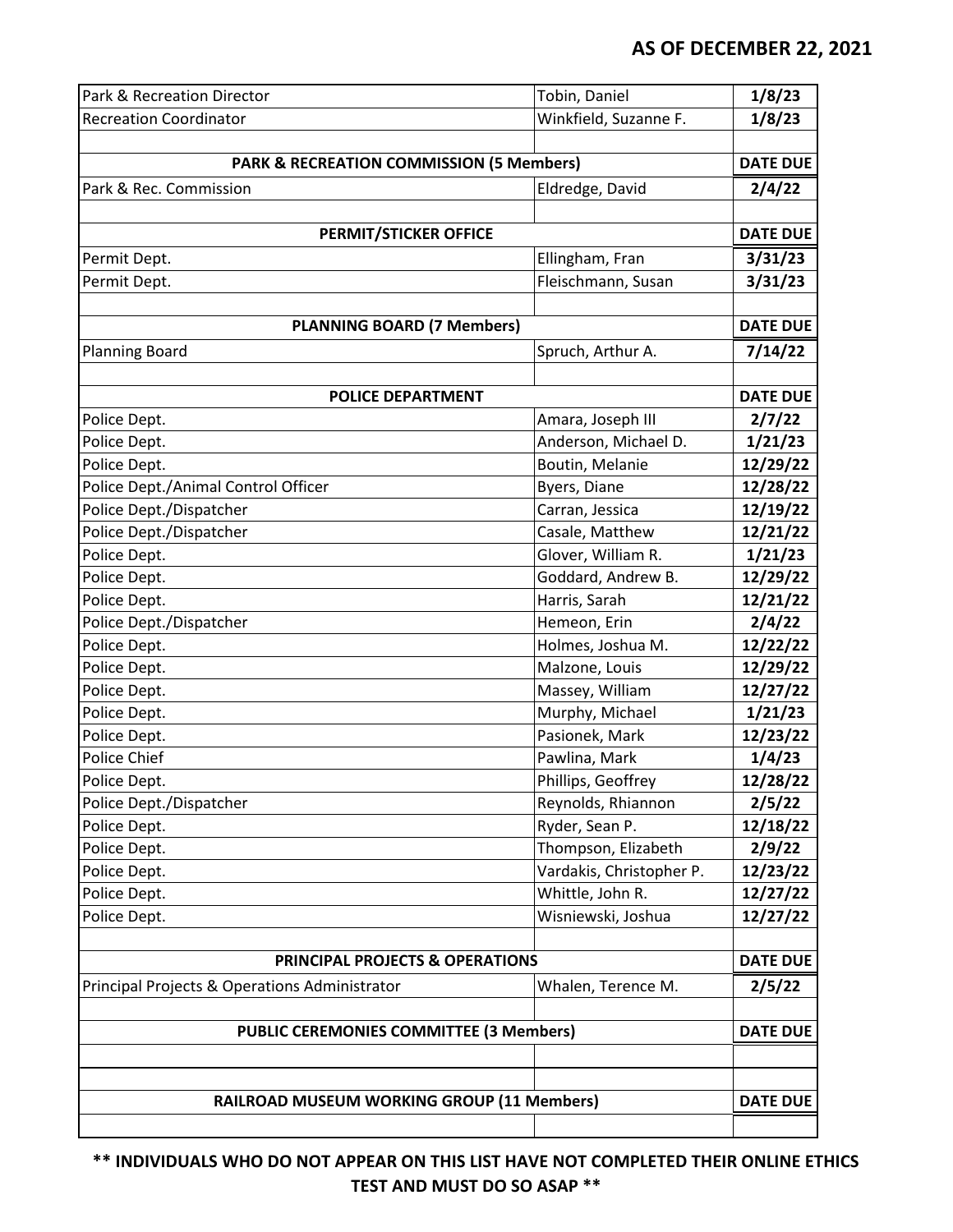| <b>SELECTBOARD (5 Members)</b>                          |                           | <b>DATE DUE</b> |
|---------------------------------------------------------|---------------------------|-----------------|
| Selectboard                                             | Cocolis, Peter            | 12/30/22        |
| Selectboard                                             | Davis, Shareen            | 12/29/22        |
| Selectboard                                             | Metters, Cory             | 1/4/23          |
|                                                         |                           |                 |
| <b>SHELLFISH ADVISORY COMMITTEE (7 Members)</b>         |                           | <b>DATE DUE</b> |
| Shellfish Advisory Comm.                                | Garey, John               | 7/4/23          |
| Shellfish Advisory Comm.                                | Vreeland, Patricia        | 12/31/21        |
| SOUTH COASTAL HARBOR PLAN COMMITTEE (7 Members)         |                           | <b>DATE DUE</b> |
| South Coastal Harbor Plan Committee                     | Andres, Kristin           | 1/8/23          |
| South Coastal Harbor Plan Committee                     | Hoyt, Richard             | 7/9/22          |
| South Coastal Harbor Plan Committee                     | Westgate, Michael         | 2/4/23          |
|                                                         |                           |                 |
| <b>SUMMER RESIDENTS ADVISORY COMMITTEE (11 Members)</b> |                           | <b>DATE DUE</b> |
| Summer Residents Advisory Comm.                         | DeBoer, Stephen           | 12/27/22        |
| Summer Residents Advisory Comm.                         | Donald, Roger             | 6/8/23          |
| Summer Residents Advisory Comm.                         | MacDonald, Jill           | 7/27/23         |
| Summer Residents Advisory Comm.                         | Malfa, Katherine          | 2/23/22         |
| Summer Residents Advisory Comm.                         | Meehan, Jamie             | 5/28/22         |
| Summer Residents Advisory Comm.                         | Myers, George             | 7/30/22         |
| Summer Residents Advisory Comm.                         | Richardson, Philip        | 1/2/22          |
| Summer Residents Advisory Comm.                         | Spalter, Jeffrey Scott    | 10/18/23        |
| Summer Residents Advisory Comm.                         | Trailor, Colette B. Ph.D. | 5/2/22          |
|                                                         |                           |                 |
| <b>TOWN CLERK</b>                                       |                           | <b>DATE DUE</b> |
| <b>Town Clerk</b>                                       | Smith, Julie              | 3/10/23         |
| Town Clerk/Asst.                                        | Tobin, Paula A            | 12/29/22        |
| <b>TOWN COUNSEL</b>                                     |                           | <b>DATE DUE</b> |
|                                                         |                           |                 |
|                                                         |                           |                 |
| <b>TOWN MANAGER</b>                                     |                           | <b>DATE DUE</b> |
| <b>Town Manager</b>                                     | Goldsmith, Jill           | 12/28/22        |
| <b>Executive Secretary</b>                              | Nealy, Shanna             | 12/16/22        |
|                                                         |                           |                 |
| <b>TRAFFIC SAFETY COMMITTEE (5 Members)</b>             |                           | <b>DATE DUE</b> |
|                                                         |                           |                 |
|                                                         |                           |                 |
| <b>WATER &amp; SEWER ADVISORY COMMITTEE (5 Members)</b> |                           | <b>DATE DUE</b> |
| Water & Sewer Advisory                                  | Aikman, Deborah           | 5/24/23         |
| Water & Sewer Advisory                                  | Bartlett, Charles         | 12/18/22        |
| Water & Sewer Advisory/Open Space Committee             | Cooper, George W., Jr.    | 2/17/23         |
|                                                         |                           |                 |
| <b>WATER &amp; SEWER DEPARTMENT</b>                     |                           | <b>DATE DUE</b> |